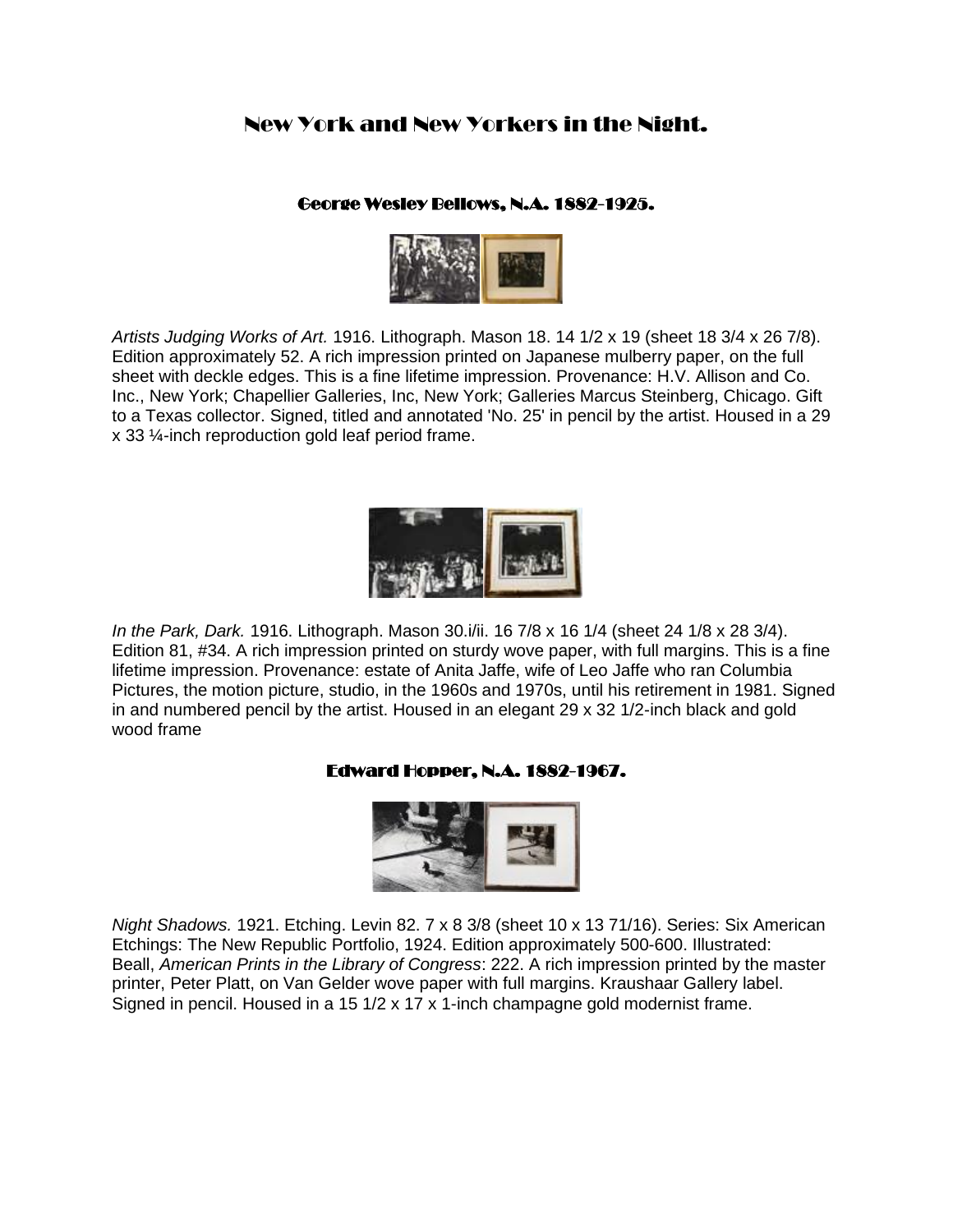# Martin Lewis, N.A. 1881-1962.



The Glow of the City. 1929. Drypoint. McCarron 77. 11 1/4 x 14 1/4 (sheet 15 1/4 x 18 3/4). Edition of 110 recorded impressions, including 4 trial proofs. Illustrated: American Etchers: Martin Lewis; Fine Prints of the Year, 1930. A rich impression printed on cream wove paper, with full margins. Titled in the lower center margin "The City Glow" possibly in another hand. Annotated 'last proof in lighter ink" and dedicated in pencil "To Dr. Eugene Noble -- with best wishes and much appreciation -- Sept. 27th 29." Signed and annotated "imp" in pencil, indicating a proof printed by the artist. Housed in a dramatic 18 1/2 x 21 3/4-inch black wood fram[e](http://allinsongallery.com/lewis/relics.html)



*Relics (Speakeasy Corner).* 1928. Drypoint. McCarron 74. 11 7/8 x 9 7/8 (sheet 17 1/8 x 13 3/4). Edition of 111. Illustrated: *American Etchers: Martin Lewis.* A brilliant, luminous impression with rich, velvety burr, printed on cream laid paper. Signed in pencil. Housed in an archival mat and a 25 x 21-inch black wood frame.



*Yorkville Night*. 1947. Drypoint. McCarron 140. 8 1/2 x 11 3/8 (sheet 10 7/8 x 14 1/2). 18 recorded impressions, including 1 trial proof. Provenance: Henry Christensen, III. A brilliant, luminous impression with rich, velvety burr, printed on cream laid paper. An extremely rare image. Signed in pencil. Housed in a dramatic 18 1/4 x 21-inch burled wood frame.

#### Louis Lozowick. 1892-1973.



57th Street (Rubber Center). 1930. Lithograph. Flint 26. 14 3/4 x 7 1/2 (sheet 15 7/8 x 11 3/8). Edition 40, #12. A rich tonal impression printed by George C.Miller on the full sheet of 'BFK' (Rives) wove paper. Provenance: Graphics International, Washington, D.C. Signed, dated and numbered in pencil. Housed in a striking modernist 26 1/2 x 18 1/2-inch gold frame with a silver lip.